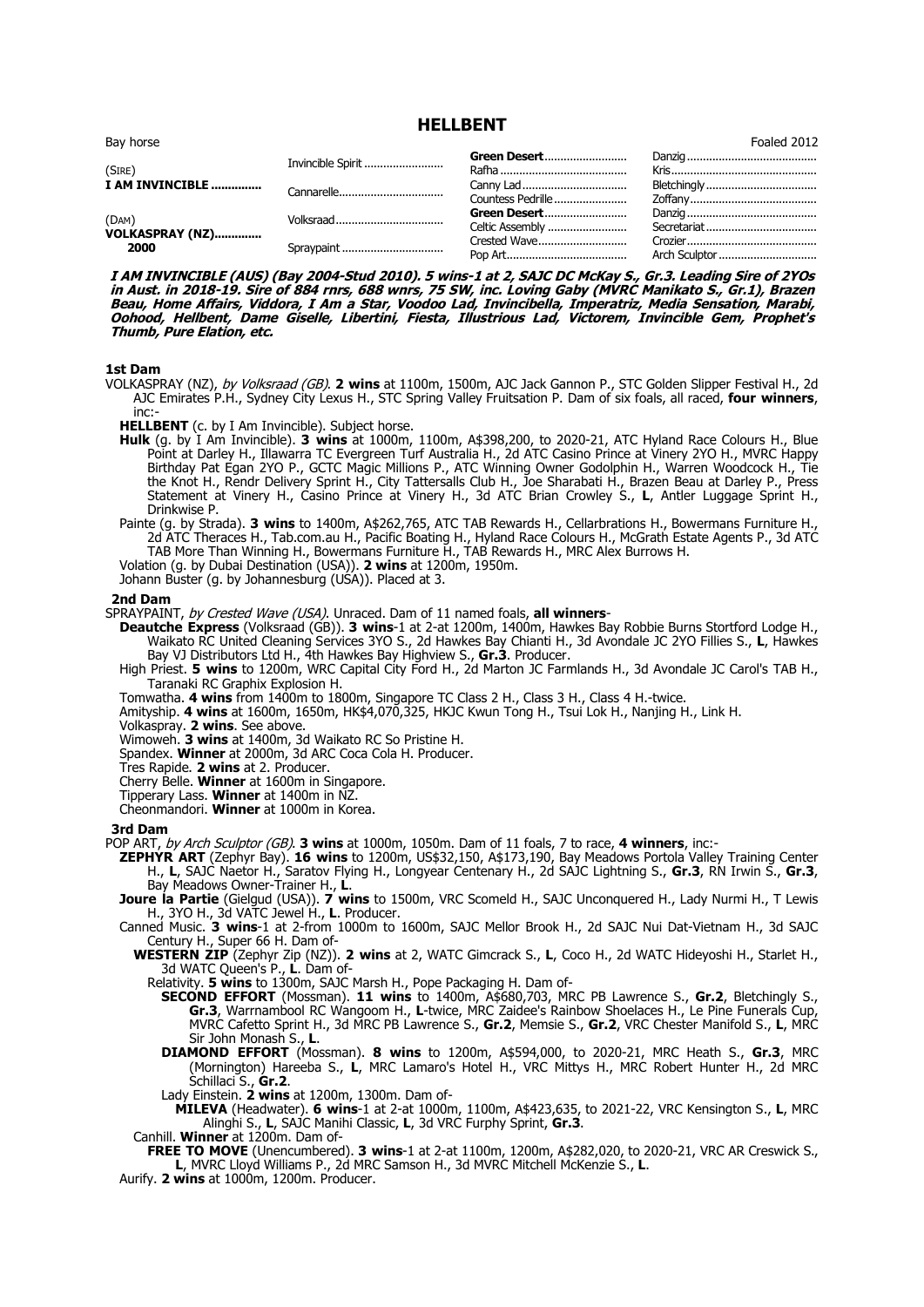Lichtenstein. Placed.

Jelignite Jen. Unraced. Dam of-

- **SINGING STAR** (Danasinga). **8 wins** from 1400m to 2400m, NZ\$196,150, Waikato Gold Cup, **Gr.2**, Manawatu Breeders' S., **L**, Waikato RC Hamilton Cup, WRC MF King Industries Ltd 3YO H., Avery Ford H., 2d Manawatu RC Eulogy S., **Gr.3**, ARC Montana Wines H., 3d Counties Cup, **Gr.2**, Manawatu Classic, **Gr.3**, Matamata Cup, **L**, 4th Waikato Gold Cup, **Gr.2**. Dam of-
	- **MISS SELBY** (O'Reilly). **3 wins** at 1400m, 2100m, NZ\$162,610, A\$10,000, Hawkes Bay Lowland S., **Gr.3**, Livamol Blu Sprint H., 2d New Zealand Oaks, **Gr.1**, Manawatu RC Eulogy S., **Gr.3**, WRC Desert Gold S., **Gr.3**, 3d Rangitikei RC John Turkington Forestry H.

Yeah Nah. **Winner** at 2100m in NZ. Dam of-

- **VIADANA** (Towkay). **11 wins** from 1200m to 1600m, NZ\$685,325, A\$24,000, ARC Easter H., **Gr.1**, Waikato Sprint, **Gr.1**, Te Aroha JC New Zealand Thoroughbred Breeders' S., **Gr.1**, BOP RC Japan-New Zealand International Trophy, **Gr.2**, ARC Eagle Technology S., **Gr.3**, Rotorua RC Lion Red P., **L**, ARC Carbine Club Trophy H., Auckland Co-Op Taxis Mile H., WRC Pacific Jewellers H., Matamata RC New World H., 2d WRC Captain Cook S., **Gr.1**, BOP RC Japan-New Zealand International Trophy, **Gr.2**, Tauranga S., **Gr.3**, 4th ARC Zabeel Classic, **Gr.1**.
- **INDECISION** (Per Incanto (USA)). **6 wins**-1 at 2-at 800m, 1200m, NZ\$158,525, A\$4,125, ARC Hallmark Stud H., **L**, Hawkes Bay Finance Sprint H., **L**, Waikato RC Sprint H., **L**, 2d Rotorua RC Arawa S., **Gr.3**.

## **4th Dam**

WITHOUT POMP, by Without Fear (Fr). Placed. Dam of 7 foals, 4 to race, **all winners**, inc:-

- **Zooming On** (Zooming Zone (USA)). **9 wins**-2 at 2-to 1450m, SAJC Pulteney H., Weigall S., 2d South Australian S., Gr.3
- **Zoom Out** (Zooming Zone (USA)). **3 wins** at 2, SAJC Court Sabre S., CT Arnold H., 2d SAJC Oaklands P., **L**. Producer. **Ceremonious** (Estaminet (GB)). **Winner** at 2, SAJC Preparatory S., 3d SAJC Morphettville P.H., **L**, 4th SAJC Dequetteville S., **L**. Producer.

Pop Art. **3 wins**. See above.

## **5th Dam**

MISS POMPILIA, by Matrice. **2 wins** at 2, PARC Torrens H., SA Tatt's RC Juvenile H., 2d PARC Lindsay Park Stud H., Sandwell H., SAJC Woodlands H. Dam of 9 foals, 7 to race, **5 winners**, inc:-

**Miss Pompette** (Estaminet (GB)). **2 wins** at 1600m, 3d SAJC Auraria S., Gr.3.

Johnnie's Smile. **7 wins**-1 at 2-from 1000m to 1600m, SAJC Delamere H. Dam of-

Repeat After Me. **Winner** at 1100m. Dam of-

**SOVEREIGN APPEAL** (Southern Appeal (USA)). **3 wins** to 1400m, VATC Inglis Premier Sale S., **Gr.3**, SAJC George Fiacchi P.H., Johnsons Fabrics H., 2d SAJC Travel House H. Dam of-

**Rainbird Blue** (Bluebird (USA)). **4 wins** to 1400m, A\$88,245, VATC Impulsive H., 3d SAJC HC Nitschke S., **L**. Dam of-

**LA FANTASTIQUE** (Fantastic Light (USA)). **2 wins** at 1600m, 2100m, A\$115,175, Tasmanian Oaks, **L**.

Repeat Me Not. **4 wins** to 1200m, SAJC Delville H. Dam of-

**NAVY SHAKER** (Polish Navy (USA)). **7 wins** to 1250m, A\$211,250, SAJC City of Marion S., **L**, 3d SAJC Durbridge S., **L**.

Quantum Leap. **2 wins** at 1000m, SAJC Distinctive Lifestyle H., Brecknock Insurance Brokers P. Dam of-

- **OUTLANDISH LAD** (Fantastic Light (USA)). **12 wins** to 1550m, A\$636,573, SAJC DC McKay S., **Gr.3**, MVRC Abell S., **L**, 2d SAJC Christmas H., **L**-twice, 3d MVRC Australia S., **Gr.2**.
- **HE'SFANTASTIC** (Fantastic Light (USA)). **2 wins** at 1300m, 1400m, A\$101,835, HK\$80,500, VRC Hilton S., **L**, 3d WATC Westspeed 2YO P.

Capital Smile. Unplaced. Dam of-

Clatitude. **Winner** at 2, 2d Waikato RC Pace Engineering H. Dam of-

**GINGA DUDE** (Istidaad (USA)). **15 wins** from 1400m to 2200m, NZ\$715,900, A\$565,450, Avondale Cup, **Gr.2**, BOP RC Japan-New Zealand International Trophy, **Gr.2**, Qld Tatt's RC Tattersall's Cup, **Gr.3**, 2d Hawkes Bay Kelt Capital S., **Gr.1**-twice, Avondale Gold Cup, **Gr.2**, 3d ARC Zabeel Classic, **Gr.1**, VRC LKS Mackinnon S., **Gr.1**, BRC Eagle Farm Cup, **Gr.2**.

Rompom. **2 wins** at 1450m, 1600m, SAJC Lowland H. Dam of-

# Great Romp. Unraced. Dam of-

- **FAPPIANO'S GIRL** (Mustin Lake (USA)). **7 wins**-2 at 2-to 1100m, A\$117,460, SAJC Cinderella S., **L**, 3d SAJC RN Irwin S., **Gr.3**. Dam of-
	- **FAPPIANO'S SON** (Dolphin Street (Fr)). **4 wins**-3 at 2-to 1200m, A\$260,760, VRC Maribyrnong Trial S., **L**, 900m-in track record time, 3d VRC Ascot Vale S., **Gr.2**.

Flying Nicko. **Winner** at 1100m. Sire.

Cafe Miss. **2 wins** at 1350m, 1500m, SAJC Leichhardt H. Dam of-

**SAKANA** (Rassendyll (USA)). **4 wins**-2 at 2-at 1400m, 2000m, A\$229,560, AJC Spring Champion S., **Gr.1**, Dulcify H., **L**, Irving Berlin 2YO H., 2d NSW Tatt's RC FJ Carberry H., **L**, Geelong RC Derby Trial S., **L**, AJC Snowy River 2YO H., 3d STC Westfield H., 4th STC Gloaming S., **Gr.2**. Sire.

**ROHATYN** (Carnegie (Ire)). **2 wins** at 2, A\$160,790, SAJC Jansz S., **Gr.3**, VRC Australian Cup Carnival S., **L**, 2d NSW Tatt's RC Ming Dynasty H., **Gr.3**, 4th Newcastle JC Spring S., **Gr.3**. Sire.

Granita. **2 wins** at 1200m, 1600m. Dam of-

**TWILIGHT GRANITA** (Iffraaj (GB)). **3 wins** from 1200m to 1600m, NZ\$118,450, Wanganui JC Fordell O'Leary S., **L**, 2d Te Aroha JC New Zealand Thoroughbred Breeders' S., **Gr.1**.

Pompi's Boy. **5 wins** from 1200m to 1600m. Sire.

Without Pomp. See above.

## **6th Dam**

- POMPILIA, by Abbots Fell (GB). **7 wins**-1 at 2-at 5f, 6f, AJC Banjo Paterson H., STC 2YO H., Parramatta S.-twice, Welter H. Dam of 11 foals, 9 to race, **6 winners**, inc:-
	- **PAGO PAGO** (Matrice). Champion 2YO in Aust.. **9 wins** at 2, STC Golden Slipper S., Gr.1, VRC Sires' Produce S., Gr.1, SAJC Bloodhorse Breeders' S., Gr.2, VATC Merson Cooper S., Gr.3, PARC Oaklands P., L, SAJC Da Costa P., L, PARC Balcrest S., Peter Pan H., Adelaide RC Nursery H., 3d Adelaide RC Fulham Park P., L. Successful sire.